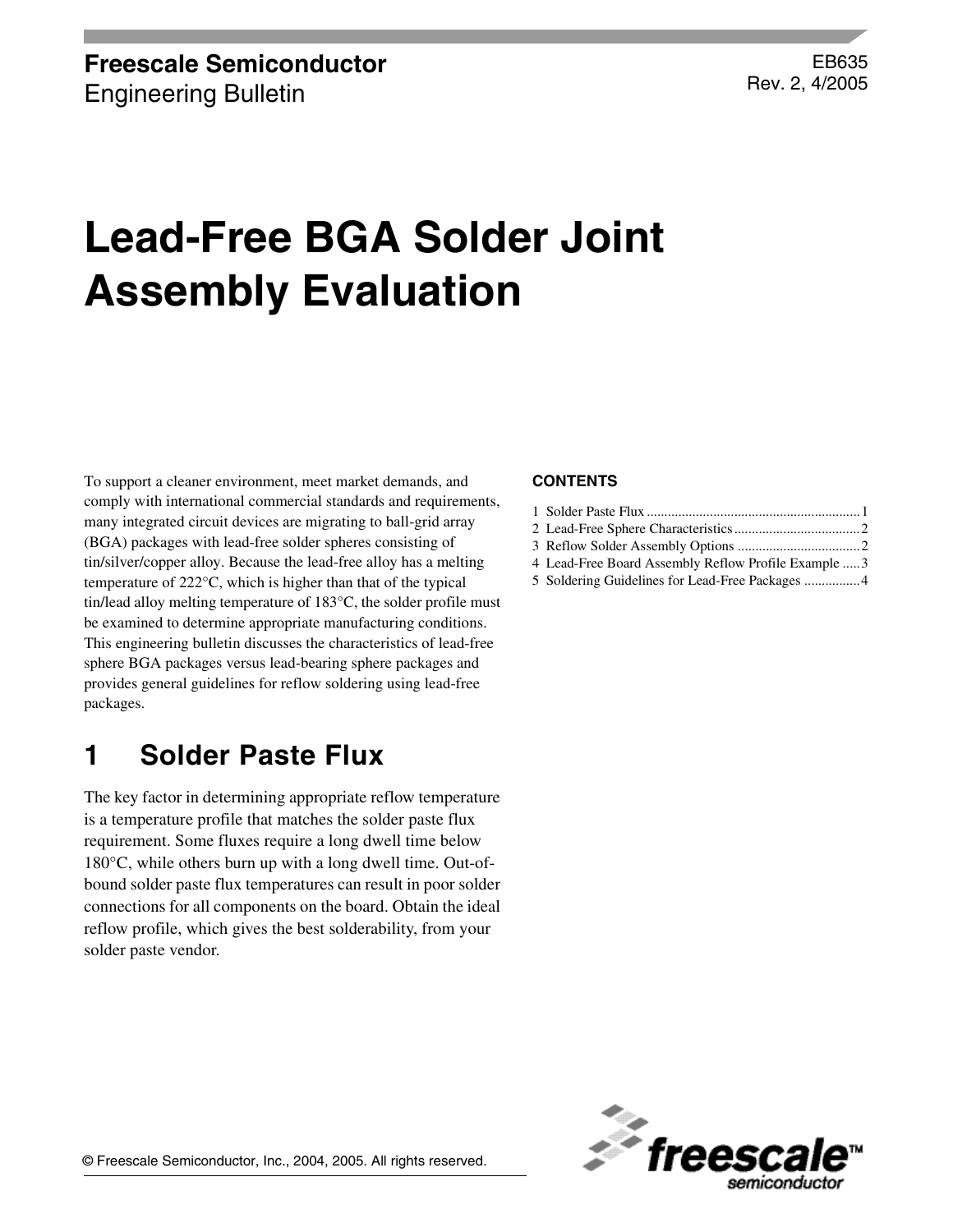# <span id="page-1-0"></span>**2 Lead-Free Sphere Characteristics**

**[Table 1](#page-1-2)** compares a standard lead-free sphere to a standard lead-bearing sphere.

<span id="page-1-2"></span>

| <b>Sphere Type</b>                                                                                                               | <b>Composition</b> | <b>Solidus Temperature</b> | Liquidus Temperature |
|----------------------------------------------------------------------------------------------------------------------------------|--------------------|----------------------------|----------------------|
| Lead-free                                                                                                                        | 95.5Sn4.0Ag0.5Cu   | $216^{\circ}$ C            | $222^{\circ}$ C      |
| Lead-bearing                                                                                                                     | 62Sn36Pb2Aq        | 179°C                      | $180^{\circ}$ C      |
| Composition is listed as % by weight of the listed elements: $Sn = tin$ ; $Pb = lead$ ; $Ag = silver$ ; $Cu = copper$ .<br>Note: |                    |                            |                      |

**Table 1.** Lead-Free Versus Lead-Bearing Spheres

As shown in **[Table 1](#page-1-2)**, lead-free sphere BGA packages require a higher reflow temperature during soldering than lead-bearing sphere BGA packages, typically 20–40°C hotter. Parts with a moisture sensitivity level (MSL) 3 require a peak reflow of 245–260°C. This value is component dependent—refer to the individual component specifications during the design process to determine the correct value.

# <span id="page-1-1"></span>**3 Reflow Solder Assembly Options**

Two options are available for reflow soldering of lead-free sphere BGA packaged components to printed circuit board (PCB) assemblies:

- Tin-based, lead free solder paste (recommended method).
- Traditional lead-bearing solder pastes (such as 63Sn37Pb).

The board reflow procedure may use an infrared (IR) or a convection heating process. For either process, the temperature can vary greatly across the PCB, depending on the furnace type, the size and mass of the board components, and the location of the components on the board. Carefully test profiles to determine the hottest and coolest points on the board. The hottest and coolest points should fall within recommended temperature ranges for the reflow method selected. Carefully attach thermocouples directly to the solder joint interface between the package leads and board using very small amounts of thermally conductive grease or epoxy. These guidelines do not necessarily indicate the extremes that can safely be applied to surface mount packages. In most cases, the package can withstand higher temperatures than the standard PCB. These guidelines are meant to represent good soldering practices that yield high quality assemblies with minimum rework.

## **3.1 Tin-Based Lead-Free Solder Paste**

The 230–245°C peak reflow temperature profiles used with most lead-free solder pastes fully melt the paste and sphere and result in a reliable interconnection.

**Note:** Before assembly, verify that all components on the PCB can withstand peak reflow temperatures greater than the expected maximum assembly temperature. Existing packages qualified before the release of J-STD-020B in August of 2002 may be qualified only for a maximum peak temperature of 225°C. Subjecting such semiconductor packages to higher reflow temperatures can affect device reliability.

Use the following guidelines when soldering with lead-free solder paste:

- **1.** Preheat the board. Raise the lead/sphere temperature to 100°C over a period of no less than 50 seconds.
- **2.** For infrared or convection reflow, use a peak temperature of 235–245°C. Use a dwell time less than 3 minutes above the solder melting point of 217°C. The optimal dwell time is 50–80 seconds.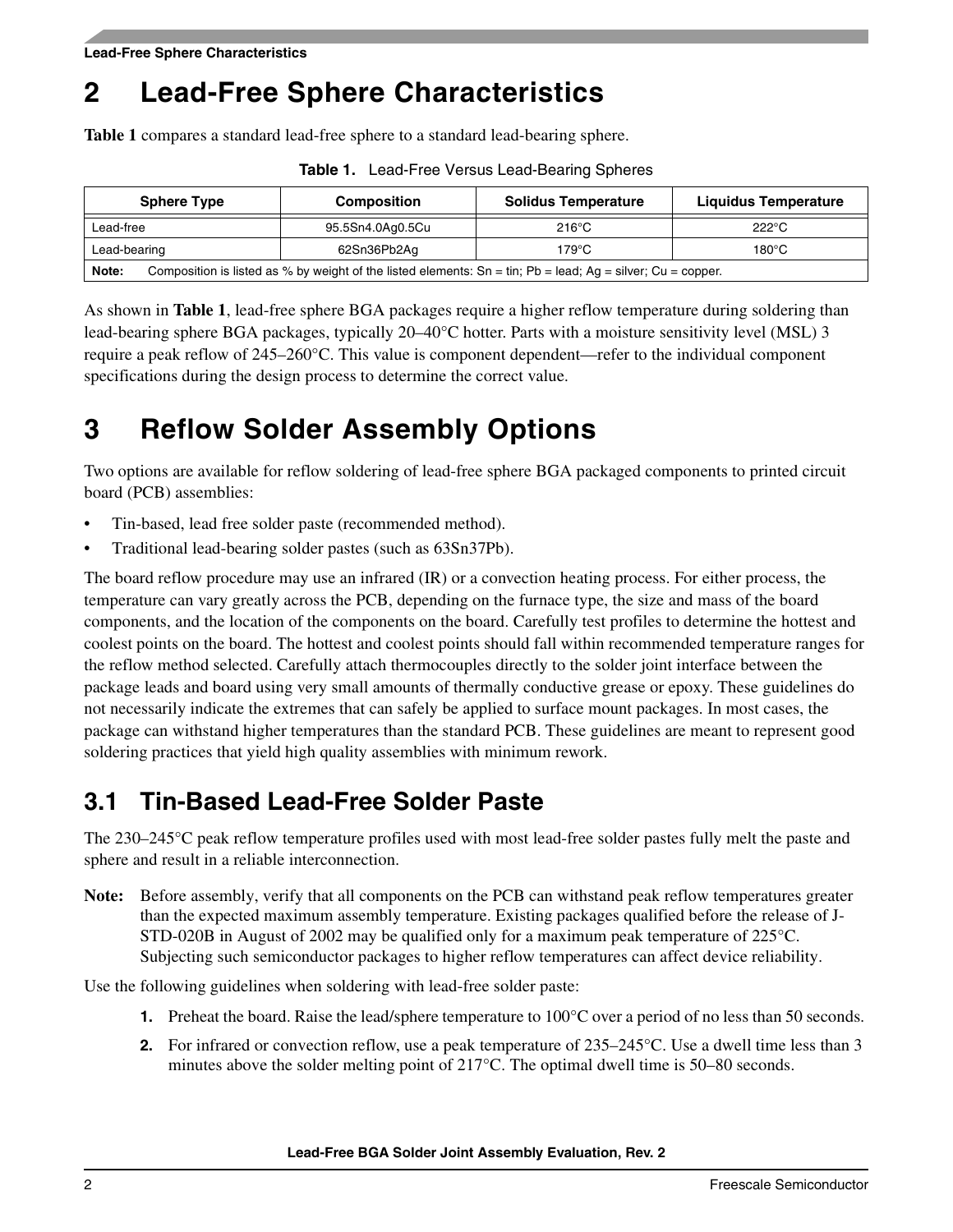### **3.2 Lead-Bearing Solder Paste**

You must use a minimum peak reflow temperature of 220<sup>o</sup>C to achieve a substantial reflow of the lead-free sphere. Reflow temperatures below 220°C may result in poor assembly yields and inadequate interconnect reliability. For increased margin, use a 225–245°C peak temperature for full reflow with sphere-collapse and reliable interconnection.

**Note:** Before assembly, verify that all components on the PCB can withstand peak reflow temperatures greater than the expected maximum assembly temperature. Existing packages qualified before the release of J-STD-020B in August of 2002 may be qualified only for a maximum peak temperature of 225°C. Subjecting such semiconductor packages to higher reflow temperatures can affect device reliability.

Use the following guidelines when soldering with lead-bearing paste:

- **1.** Preheat the board. Raise the lead/sphere temperature to 100°C over a period of no less than 50 seconds.
- **2.** For infrared or convection reflow, use a peak temperature of 220–235 °C. Use a dwell time of less than three minutes above the eutectic tin/lead solder melting point of 183°C. The optimal dwell time is 50–80 seconds.

### <span id="page-2-0"></span>**4 Lead-Free Board Assembly Reflow Profile Example**

**[Figure 1](#page-2-1)** shows a typical lead-free board assembly reflow profile.



<span id="page-2-1"></span>**Figure 1.** Typical Lead-Free Board Assembly Reflow Profile

**Lead-Free BGA Solder Joint Assembly Evaluation, Rev. 2**